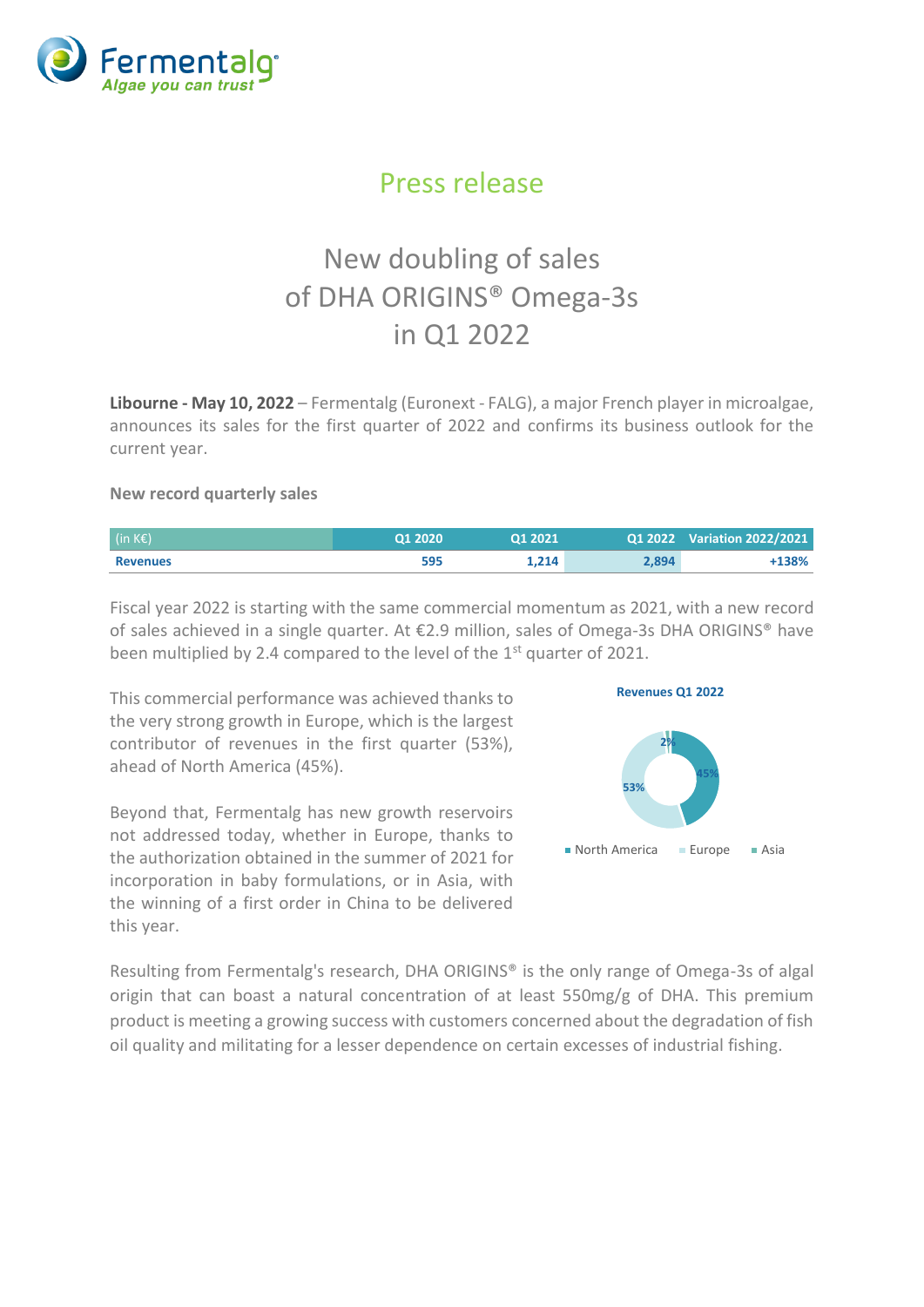

#### **Confirmation of the 2022 objective**

Encouraged by this very good first quarter, Fermentalg is entering this new fiscal year with the ambition to maintain a dynamic of doubling annual sales, comparable to that recorded in 2021.

#### **Continued investment in the future**

In this buoyant commercial environment and in a serene financial context, Fermentalg continues to invest in order to serenely prepare its next development cycles.

On the industrial level, Fermentalg continues to increase its production capacity and is redoubling its efforts to optimize its processes in order to face the inflation of raw material and energy costs.

On the technological front, the company is accelerating the industrialization of BLUE ORIGINS®, its new natural blue dye alternative to synthetic chemical dyes, developed in partnership with DDW, a subsidiary of the Givaudan Group. The objective of reaching the second milestone, opening the way to the industrial transfer and marketing of the product, is confirmed before the summer of 2022.

Finally, this quarter was marked by the closing of the Series A financing of CarbonWorks, the joint venture created by Fermentalg and Suez and dedicated to the carbon capture and utilization (CCU). This structuring operation, which saw BNP Paribas Principal Investments, Bpifrance, Demeter Investment Managers via its Agrinnovation fund and Aquiti Gestion via NACO in association with the Nouvelle-Aquitaine region, join the founders in the capital, provides the young company with the means to demonstrate its technologies for the bioconversion of CO2, captured on a methanization site, into natural fungicide. In addition, CarbonWorks is preparing for the next phase of scaling up to a semi-industrial scale, scheduled for next year.

## *Next publication: sales for the first half of 2022,*

*July 21, 2022 (after market close)*

#### **About Fermentalg**

Fermentalg is an expert in the research and bioindustrial exploitation of microalgae. The company's objective is to offer sustainable solutions and innovative products that contribute to the development of healthy, natural and high-performance products. Our business: the development, production and marketing of sustainable solutions and active ingredients from microalgae for nutrition, health and the environment. Nutritional lipids, alternative proteins, natural food colorings and innovative environmental solutions make up our company's current and future offer.

Fermentalg shares are listed on Euronext Paris (FR0011271600 - FALG) and are eligible for the PEA-PME and the "SRD long-only". It is part of the Gaïa index, designed for Socially Responsible Investment (SRI), which groups together the SMEs with the best ratings in terms of environmental, social and governance (ESG) performance.